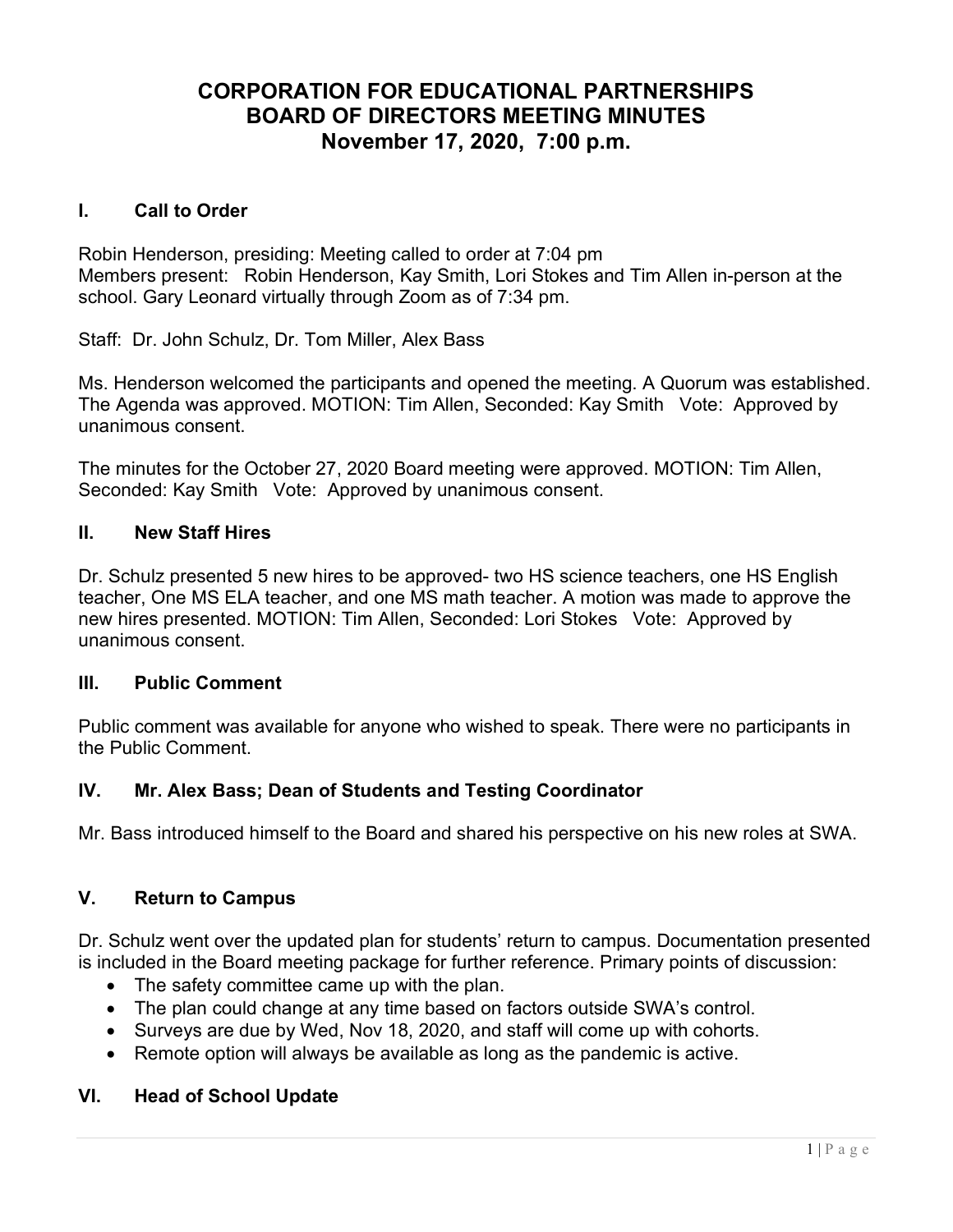Dr. Schulz went over the Head of School Report. The report is included in the documentation for the Board meeting package for further detail. Primary points discussed:

- Established cross-school departments and have opened up the application process for department chairs.
- Discussed a Nurse position and a School Resource Officer position that was approved at the last meeting. The Nurse is needed immediately, while the SRO position can be filled when students are all back on campus.
- School sign- the town will allow a sign in the current location up to 48 inches tall. Anything larger would need to be set back further. Agreement reached on "favorite" sign model and Dr Schulz will get a mock-up completed for review.
- The Mission Statement needs to be reassessed and rewritten to not be so generic and truly express what SWA is and stands for.
- The building plans for the new high school will be refreshed and a meeting will be scheduled to get the process restarted.
- Graduation still planned for 7:00 pm on June 4, 2021.
- Dr. Schulz went over a survey completed last year with charter schools across NC and then specifically SWA. Identified many areas for opportunity at SWA around morale and community spirit.

## VII. Finance Report

Please see Budget info presented included in the Board package. Dr. Miller reviewed the following information:

- No major news on the budget process.
- There is not a specific plan yet for the use of instructional funds or technology funds. Currently working to develop a specific plan for use.
- Legal budget needs to be reassessed.
- Multiple teachers (EC specifically) are on contract, and the budget shows funds for them under "teachers." This needs to be reallocated.
- Discussed COVID funds available and those being applied for. COVID funds are planning to be used for the Nurse position.
- Lots of work still to do in the finance area- need to hire a finance manager.
- Three HVAC bids were discussed since it is considered an emergency. A motion was made to approve the expenditure of the replacement HVAC system, leaving it up to administration to decide which bid to go with after further investigation. All bids were within \$1200. Motion made by Kay Smith, Seconded: Lori Stokes Vote: Approved by unanimous consent.

## VIII. Additional Action Items

Additional approvals for the following took place:

- Motion made to approve the updates to the Faculty Handbook as presented. Motion made by Tim Allen, Seconded: Lori Stokes Vote: Approved by unanimous consent.
- Motion made to approve the updates to the Student Handbook as presented. Motion made by Tim Allen, Seconded: Lori Stokes Vote: Approved by unanimous consent.